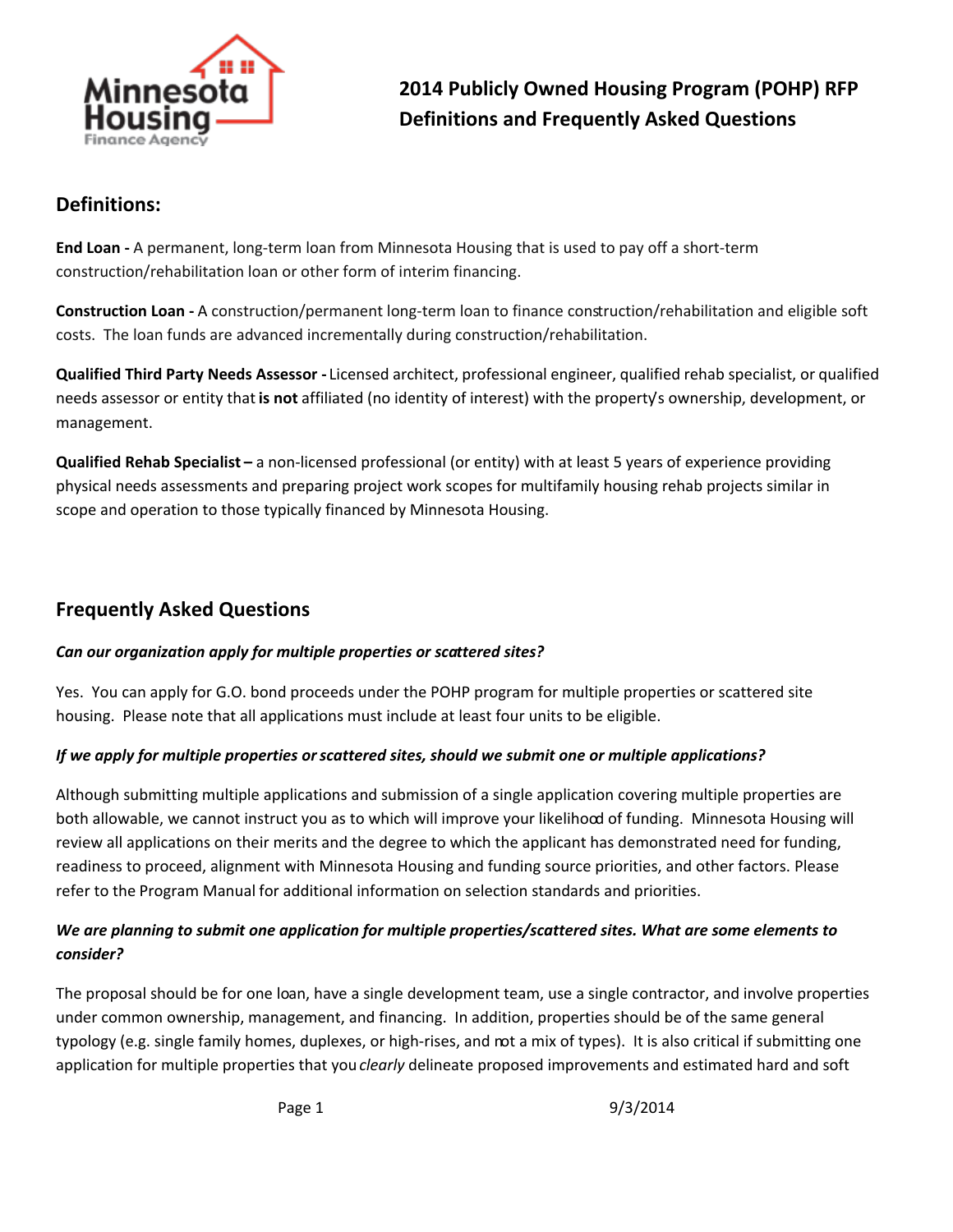

**2014 Publicly Owned Housing Program (POHP) RFP Definitions and Frequently Asked Questions**

costs for each property, and be sure to address any timing considerations in your application narratives. For example, will construction be occurring simultaneously or is a phased approach proposed? Finally, think carefully about potential trade-offs. For example, including multiple properties in one application increases some soft costs (e.g. title work, environmental reports) and may make the application less competitive for full funding. On the other hand, some economies of scale may be possible by including multiple properties under one loan and as part of one larger construction project.

# *If we submit an application involving two or more properties or scattered sites, and Minnesota Housing cannot fund the entire project, how will it prioritize?*

Minnesota Housing will prioritize only as it pertains to its stated priorities (addressing imminent health/safety issues, improvements that involve resource conservation, maximization of non-state resources, and readiness to proceed). Aside from these, the applicant should clearly state its priorities, be they for funding of one building over another or for some subset of improvements across multiple properties over another subset of improvements. It is also advisable to indicate both the maximum amount of funds requested as well as the minimum you would be willing to accept.

### *What is considered leverage and why is it required?*

Minnesota Housing must, by law; give priority among comparable project proposals to those that maximize federal resources such as Capital Funds, or local (non-state) resources such as philanthropic, community foundations, or utility rebates. There is not a required percentage standard.

# *Our PHA doesn't have capital funds or other non-state resources available to contribute to the project. Should we still apply?*

Yes. While Minnesota Housing must, by law, give priority among comparable proposals to those that maximize federal or local (non-state) resources, applicants who do not include leverage are still eligible to apply.

## *Can a PHA count "in-kind" services or fees as leverage?*

PHAs are able to count third party costs that were incurred for the project as long as it was within one year prior of the date of this application. PHA's are also able to count fees that were waived (ex: the city waived the permit fee, or the contractor waived a consulting fee).

PHA's can detail non-leverage costs in the narrative portion of the RFP (specifically in the Proposal Summary, question #3). While these costs may not be eligible for the leverage component, the description of these costs will provide Minnesota Housing a better understanding of the total project cost.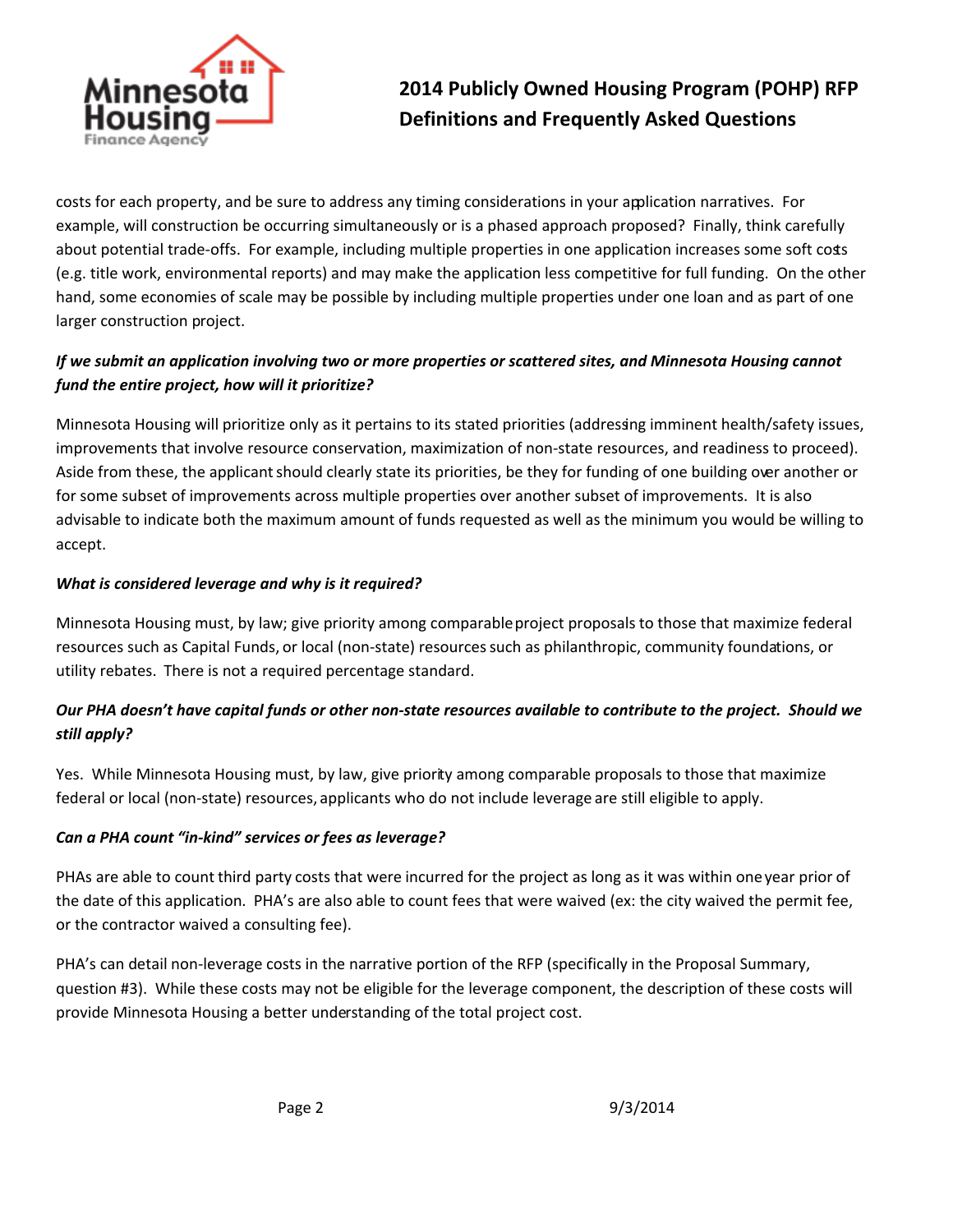

### *Can a PHA count expected/future capital funds (2015) as leverage?*

2015 Capital Funds can be offered as leverage; however the POHP loan cannot close until the funds have been received.

### *Can a PHA count local bonds that are issued after the statute date, but before closing on MHFA POHP funds?*

Unissued bonds can be offered as leverage; however the POHP cannot close until the funds have been received. The PHA should be careful to offer bonds as leverage in the event they are not issued as the PHA would be required to fund the leverage with other funds.

### *Will having capital reserves available but slated for future use hurt our chances of being selected?*

Not necessarily. While Minnesota Housing will, among comparable proposals, select those that include non-state resources as part of the rehabilitation project, we also recognize that you must plan ahead for future needs. Use the application narratives and reference HUD documents as appropriate to demonstrate how the improvements fit into your long-term capital planning and when and for what purposes you will tap into your reserves.

### *Should we include the 5% Project Management Fee in our application?*

The 5% maximum Project Management Fee is intended primarily to be available to smaller, resource-constrained PHAs. In particular, if an eligible applicant has never participated in a "typical" real estate transaction, it may be appropriate to request the Project Management Fee to cover the cost of any extra administrative costs associated with the rehabilitation project. The Project Management Fee line item will be assessed for suitability just like any other project cost, and should be considered for a smaller (e.g. 2 or 3%) or zero amount if your organization can otherwise cover costs. Requests for the fee that are unsubstantiated or appear excessive may be denied. Please bear in mind that Minnesota Housing will require documentation of any contracts for services as well as documented qualifications of service providers.

### *We have a Physical Needs Assessment (PNA) that was prepared in HUD's format. Can we submit this as our PNA?*

Yes. You can submit a PNA that was prepared for HUD, as long as it represents a thorough detailing of conditions of the property as a whole. As an alternative, you can use Minnesota Housing's Property Inspection Template (see application for more details) for the entire property or properties.

### *Does our Property Needs Assessment (PNA) need to be done by a licensed architect?*

There are several options. The PNA must be completed by a Licensed Architect, Professional Engineer, Qualified Rehab Specialist, or Qualified Needs Assessor or entity that is not affiliated (no identity of interest) with the property's ownership, development, or management.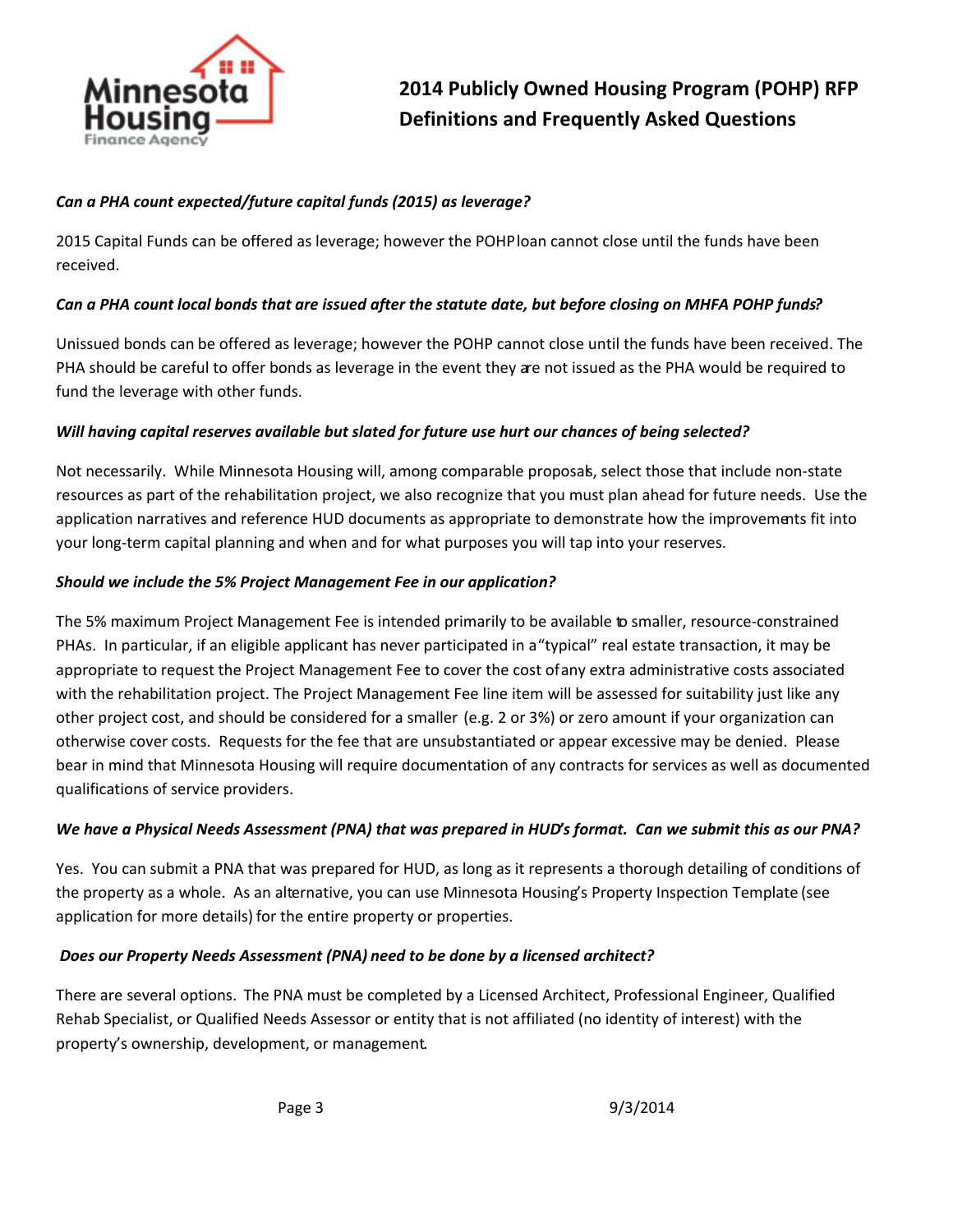

#### *Are firm bids required at application?*

No. While firm bids are helpful at application, you can submit estimates based on comparable improvements done on similar properties, cost estimation software or resources such as RS Means, or other resources. Please contact Minnesota Housing architectural staff for questions on cost estimation.

#### *Are renderings or other architectural or design-related documents required at time of application?*

No. Although such items may be helpful in demonstrating the nature of proposed improvements or for illustrating the need for design-related improvements, they are not required at application.

## *Our PHA has a current Interim Rule Public Housing Assessment System (PHAS) ranking of substandard or troubled. Are we eligible to apply?*

A PHA may apply if they have a current audited PHAS score of 80 or above. A PHA may have a score of 80 or above and have a 'substandard' rating and still apply.

#### *Our PHA has a current audited (PHAS) score below 80. Are we eligible to apply?*

It is not recommended that a PHA apply if their current audited score is below 80. Questions regarding this requirement should be directed to Minnesota Housing POHP program staff.

## *Our financial records and budget documents include a substantial amount of information that does not pertain to public housing. Should we submit the full documentation or summary documents?*

At minimum, in addition to any summaries you may wish to prepare or have prepared, required documentation for financial records and operating budgets must include the most recent two years of comparative audited financial statements, three years of operating budgets for the property or properties for which funding is being requested, and other documents prepared for HUD as listed in the POHP application. If your organization is responsible for a number of programs, funding sources, and activities, it is advisable to submit both the full documentation and summary documents (or at least to flag sections of the full documents specific to public housing).

### *Can funds be used to support operations, fund reserves, or cover maintenance items?*

No. G.O. bond proceeds as administered under the Publicly Owned Housing Program can only be used for improvements of a non-recurring, capital nature, and soft costs *directly attributable* to the proposed improvements.

#### *Can G.O. Bond proceeds be used to fund acquisition, new construction, or replacement of public housing?*

No. The G.O. bond appropriation can only be used for the rehabilitation of existing public housing.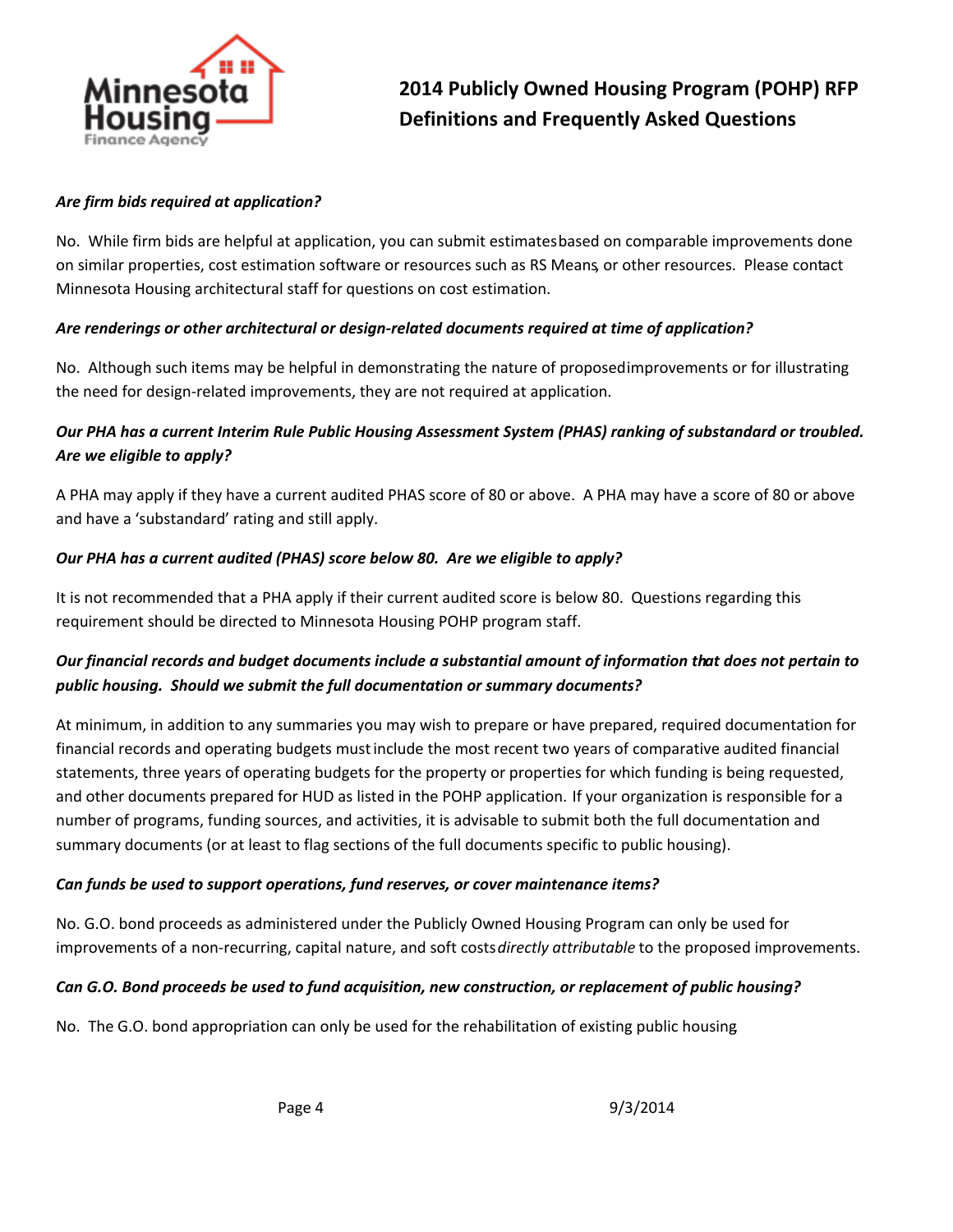

## *Our organization has never received Minnesota Housing funding for our public housing and is therefore unfamiliar with its processes and requirements. Should we still consider applying?*

Yes. Minnesota Housing is committed to providing technical assistance to applicants in various formats and does not view lack of previous participation as an impediment to successful application. Also, technical assistance is available to assist with the application and post-selection process. More information is available on the [NAHRO website](http://mnnahro.org/TAforPOHP).

### *What is B3 and how do I know if my project is subject to B3 requirements?*

The Buildings, Benchmarks, and Beyond, or "B3" program outlines Minnesota's Sustainable Building Design (MSBD) requirements. All GO Bond funded projects, such as POHP, must comply with B3 Sustainability Guidelines. **All recipients of POHP funds must complete the** [Form P-Oc: Applicability Form](http://b3mn.org/guidelines/downloads_v2_2/FormP-0c.pdf). This form determines if the recipient is required to follow B3 requirements or is eligible for a waiver. Minnesota Housing recommends POHP recipients complete Form P-Oc: Applicability Form immediately after the announcement of awards.

A recipient is required to comply with B3 requirements if **both** of the following apply:

The building exceeds 10,000 square feet; **and** If modifications are made to the HVAC system

If the recipient receives a B3 waiver from MSBD, they must provide a copy of the waiver to Minnesota Housing via email: [MHFA.POHP@state.mn.us](mailto:MHFA.POHP@state.mn.us). **In addition, any projects receiving a B3 waiver are required to comply with**  [Minnesota Housing's Limited Scope](http://www.mnhousing.gov/download/MHFA_013774)**.**

### *Can the Physical Needs Assessment (PNA) be completed by a needs assessor on a PHAs staff?*

No. A true third party must complete the PNA requirement.

### *Can Minnesota Housing waive the PNA requirement for a project with a limited scope such as an elevator repair/replacement?*

Projects with a total construction cost over \$300,000 and a narrow scope of rehabilitation can request a waiver of the Needs Assessment requirement by contacting Minnesota Housing POHP staff[: mhfa.pohp@state.mn.us](mailto:mhfa.pohp@state.mn.us)

#### *Is there a minimum or maximum loan amount?*

No. There is no specified minimum or maximum loan amount. Applicants should, however, consider the size of the request with respect to total amount of funding available (\$20 million). Minnesota Housing retains the right to offer a smaller award than is requested or to encourage enlargement of work scopes based on deficiencies identified in the Physical Needs Assessment.